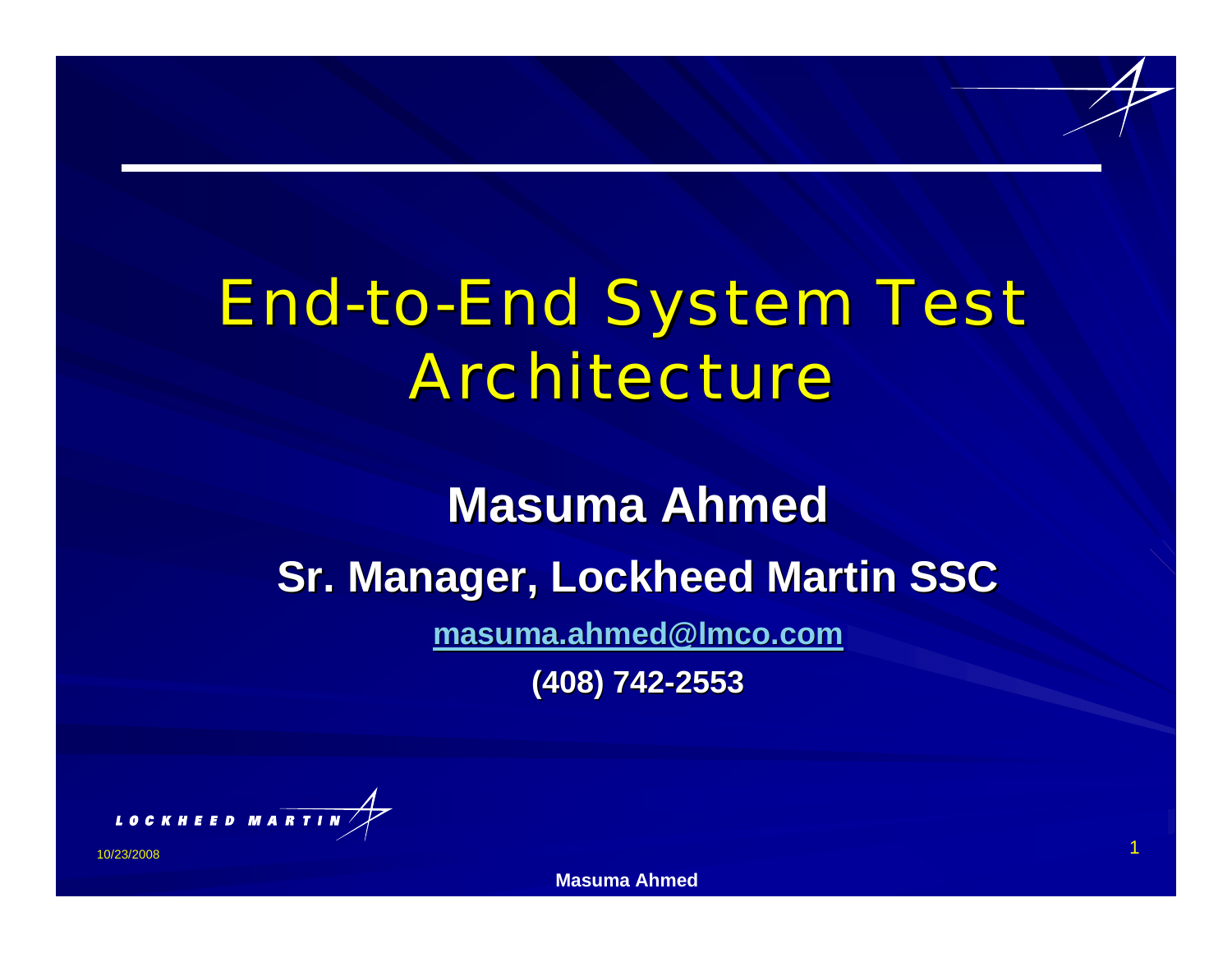# **Net-Centric Mission Operations Features**

## **Fully Synchronized Interoperable, Network of Networked Systems and Mission Capabilities**

- $\bullet$ **Networked Battle Command To The Warfighter**
- •**Networked Multi-Spectral Air, Ground, Space Sensors & Shooters**
- •**Rapidly Reconfigurable Networked Real Time C4ISR Capabilities**
- • **Adaptable Information Formats for Command/Mission**
	- • **Simultaneous Real-time, Near-real Time, Non-real Time, Applications**
	- •**Network-Centric Collaborative SOA / Infrastructure**
	- • **Seamless Information Sharing Across Forces, Multinational and Interagency Partners**
- $\bullet$ **Built-in Redundancy with Operations Continuity**

#### **Network of Networked C4ISR Capabilities**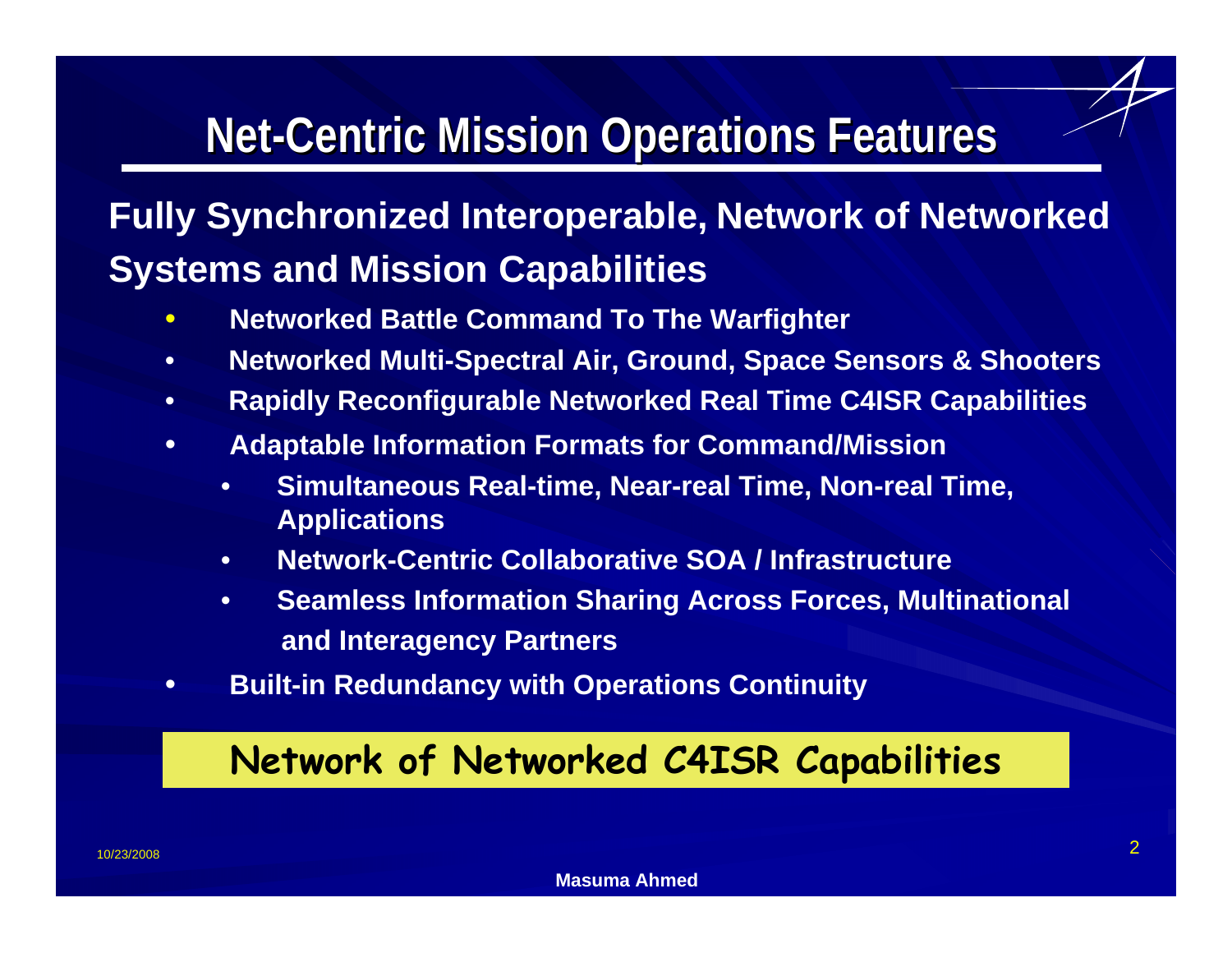# **Net-Enabled Capabilities**

## Ñ *Shortens Chain of Attack*

### Ñ *Provides*

- –*Decision Superiority*
- –*Greater Speed*
- *Greater Precision*
- *Capabilities Supported*
	- **Hart Communication** *Global Network Connectivity*
	- **Hart Communication** *Network Enabled Platforms/Weapons*
	- –*Fused Intelligence*
	- *Real Time Command / Control & Situational Awareness*

#### *Key: Net-Centric Operations IP-based Routing, Shared Data, Assured Service*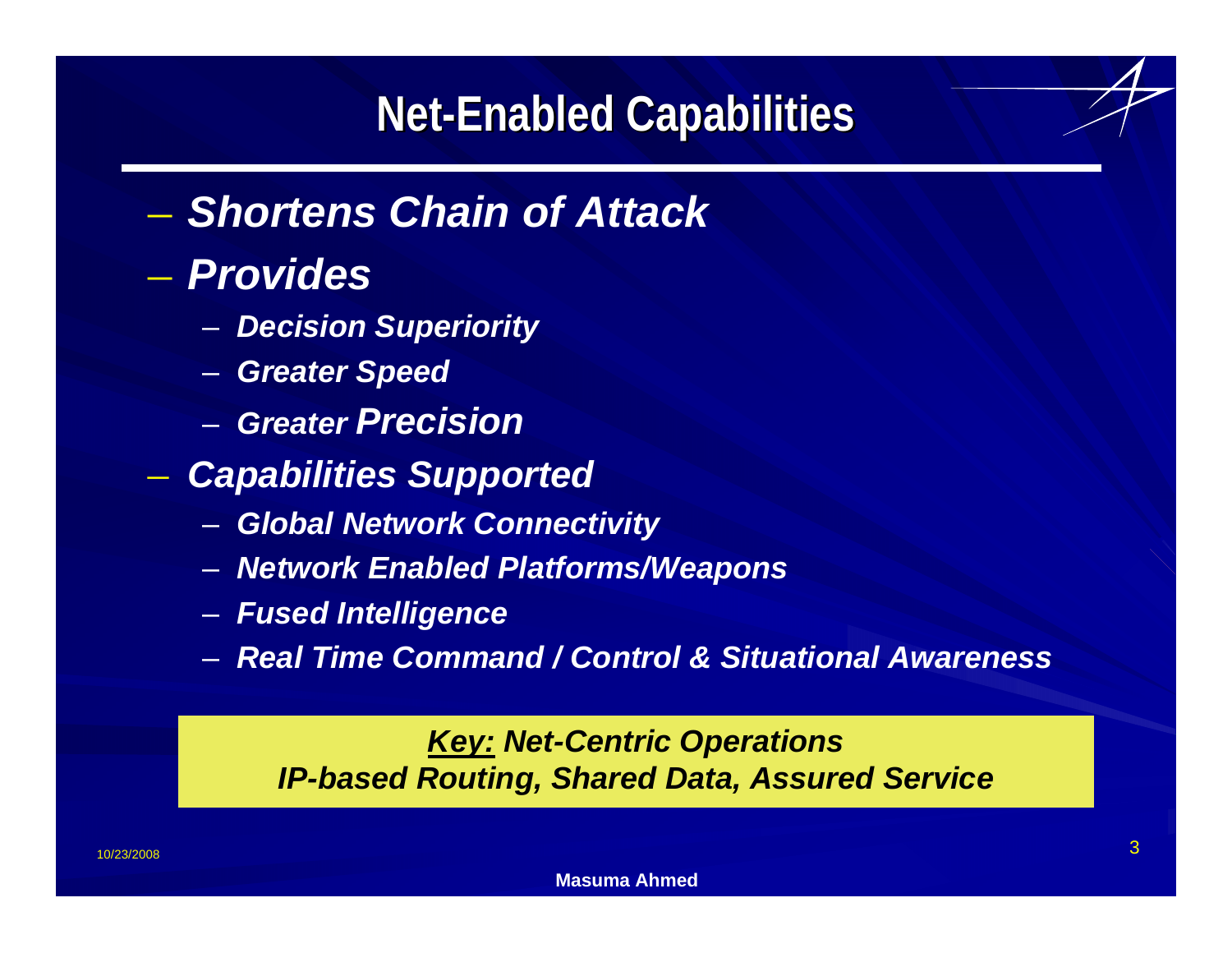# **Air Force Vision - One Network**

- $\bullet$  **Space Layer**
	- • **Transformational Communications – Satellite Constellations, Operations & Management Systems**
- • **Near Earth Orbit & Airborne Layer**
	- •**JTRS, Laser Optics, BMC2, NATO AGS, E-2C Hawkeye, J-UCAS, UAVs**
- • **Maneuver Layer (upper echelon)**
	- •**Future Combat Systems, Blue Force Tracking**
- • **Maneuver Layer (lower echelon)**
	- •**Sensors, Weapon Systems, Munitions Data link**
- • **Terrestrial Layer**
	- •**GIG-BE, Teleport, CAOC**
- • **Characteristics**
	- •**Robust Self-Forming, Self-Healing Network of Mobile War Fighters**
	- • **IP Routing Platform For Information Flow Between Ground, Air and Space Networks**

#### *Merged Defense and Space Infrastructure*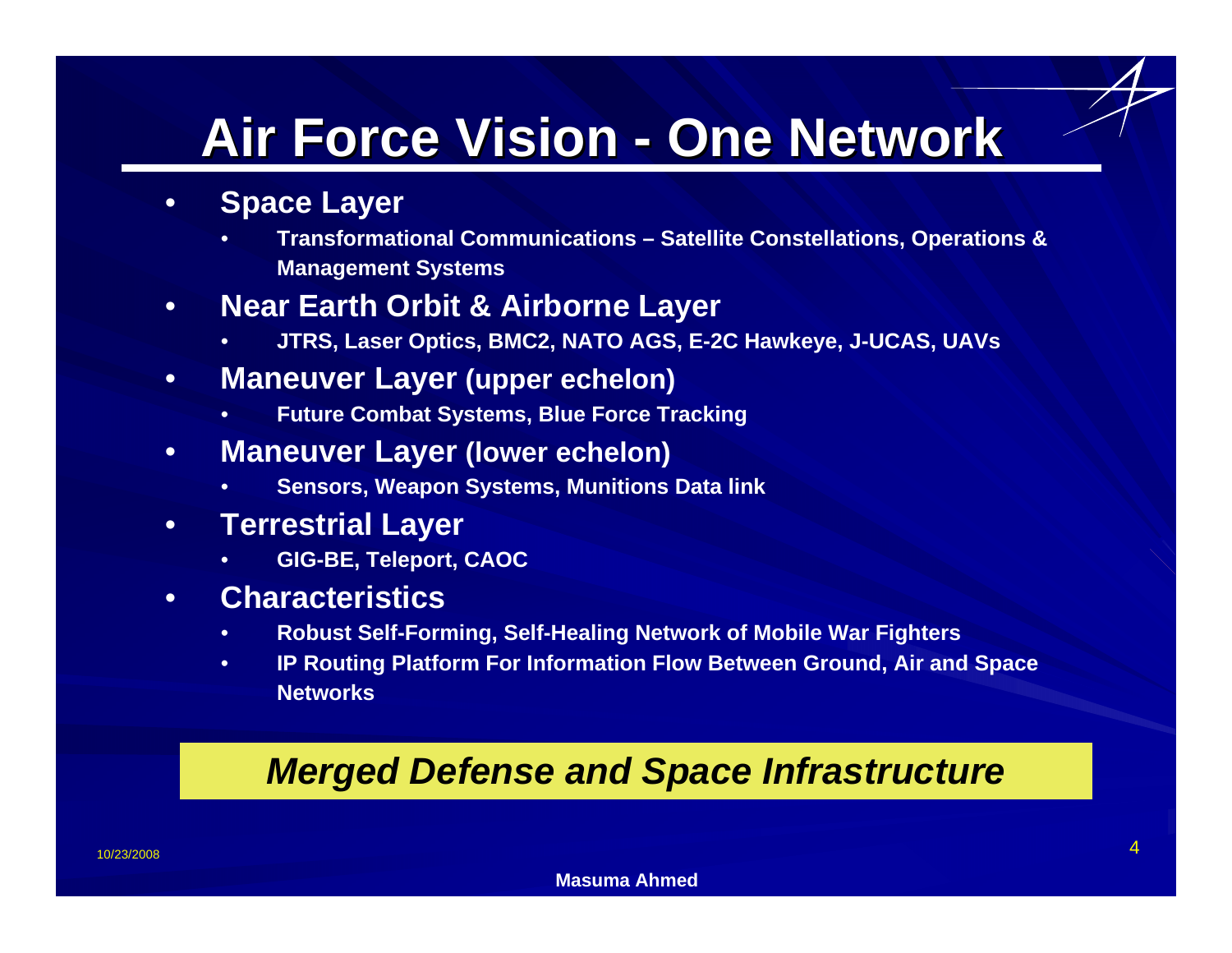## **TEST & INTEGRATION CHALLENGES TEST & INTEGRATION CHALLENGES**

- • **Netcentric Scope Encompasses Integration of Diverse Systems, Technologies, Applications, and Protocols Across Forces, Multinational and Interagency Partners. This Requires**
	- • **Understanding, Test, and Verification of Transparent Interoperability of Protocols and Systems Across Network of Diverse Networks**
	- • **Simulating Communications Systems, Sensors, Weapons, and War Fighters in an End-to-End Test Environment**
	- •**Data Consistency End-to-End**
	- •**Multi-step Processing End-to-End**
	- •**Assured Service Interoperability End-to-End**

**Seamless Integration of Net-Centric Capabilities Requires Robust Test & Verification Environments**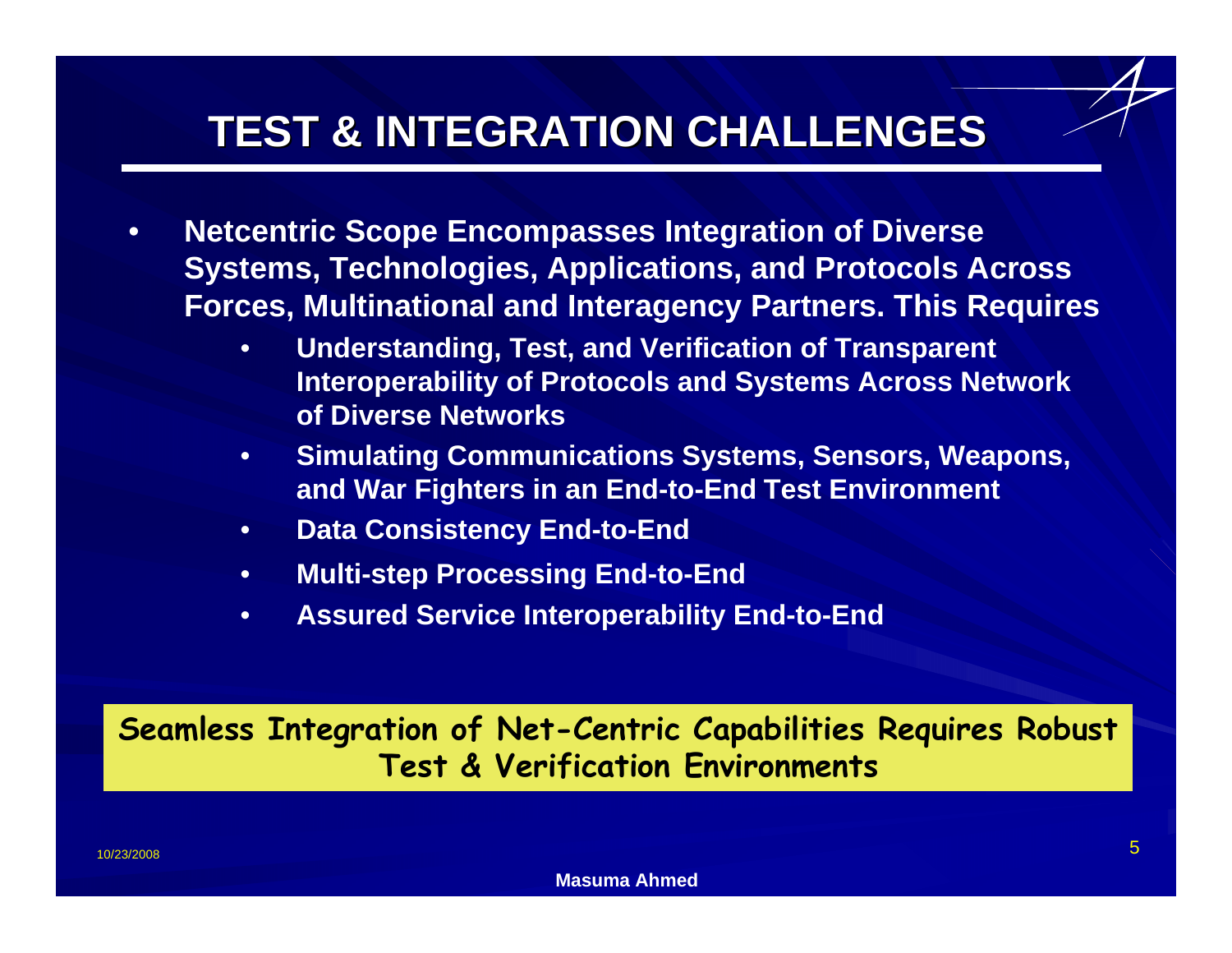## **TECHNOLOGY & PROTOCOL ISSUES TECHNOLOGY & PROTOCOL ISSUES**

- • **Technology and Protocol Standards Are Not Perfect**
	- • **Diverse Systems Implementing the Same Standards May Support Different Requirements – Protocol Interoperability**
	- • **Testing and Verifying Interoperability Across Network of Networks - Challenging**
- • **OSI Protocol Layers Can Span Across a Single or Many Interfaces Across Network of Networks**
	- •**Non-transparency of Protocol Layers - Costly Mission Failure**
	- • **Isolating and Mitigating Issues with E2E Protocol Layers - Difficult, Time Consuming and Costly**
	- $\bullet$  **Simulating, Testing, and Verifying Real-time, Near-real Time and Non-real Time Protocols E2E in Multi-vendor Environment – Complex and Time Consuming**

#### **Test & Verifications of Network of Networked Systems Logistically Complex**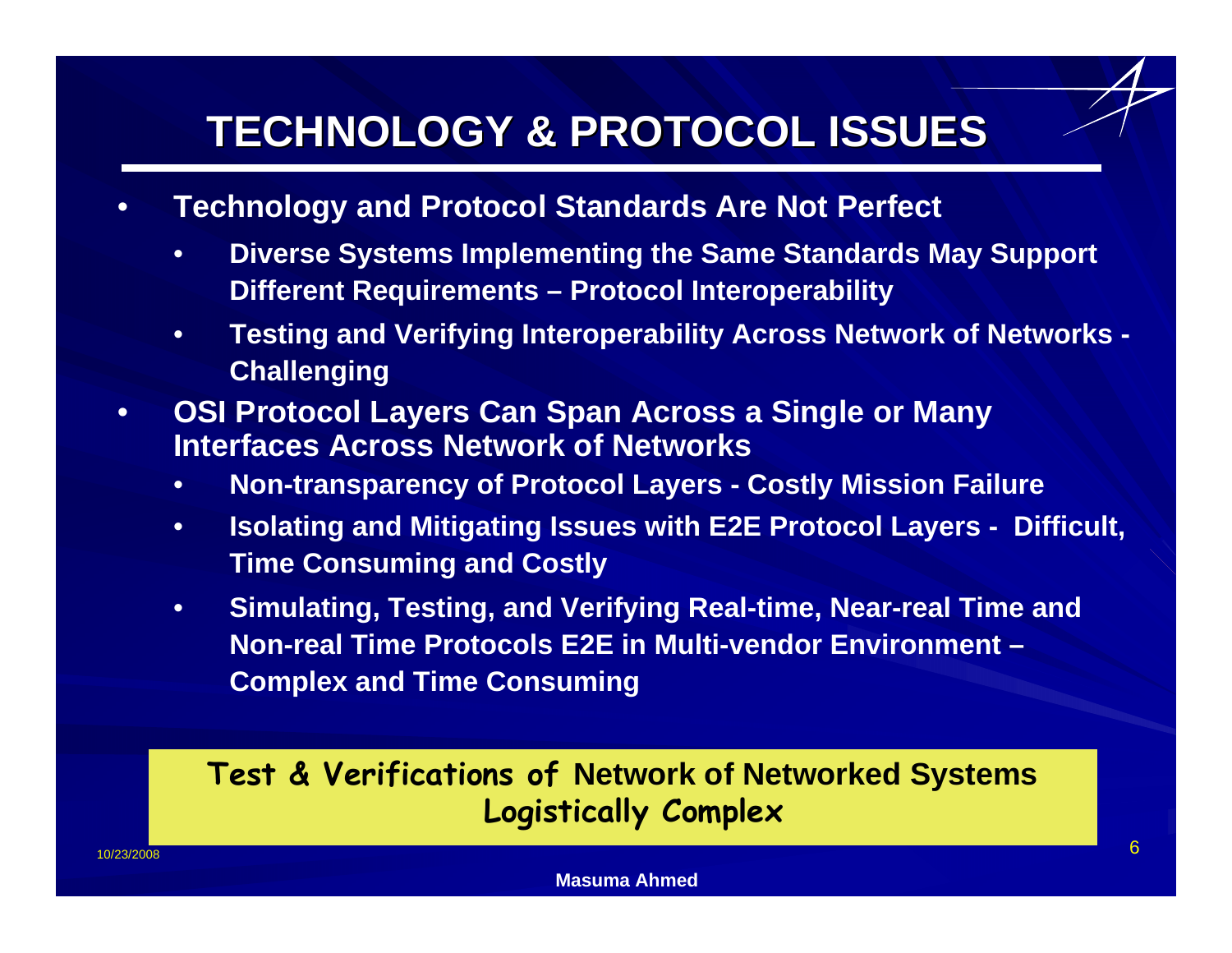## **E2E TEST CONSIDERATIONS E2E TEST CONSIDERATIONS**

- • **Any Net-centric Mission Systems Must Be** 
	- • **Tested in True Battlefield Network Conditions Prior to Deployment**
		- • **End to End Protocol Interoperability Fundamental To Success of Netcentric Mission Operations**
		- • **Network of Networked Systems Use Multi-layered Protocol Architecture to Communicate Transparently Across Networked Systems**
	- • **Tested in a Distributed E2E Test Architecture Emulating Real-time, Near-real Time, and Non-real Time Protocols, Interfaces, and Technologies across Networked Systems**
		- •**Designed with Hierarchical Protocol Architecture in Mind**
		- •**Emulated All Segments**
		- •**Supporting Virtual Test Systems For Multiple Test Scenarios**

#### **Net-Centric, Distributed, E2E System Test Architecture**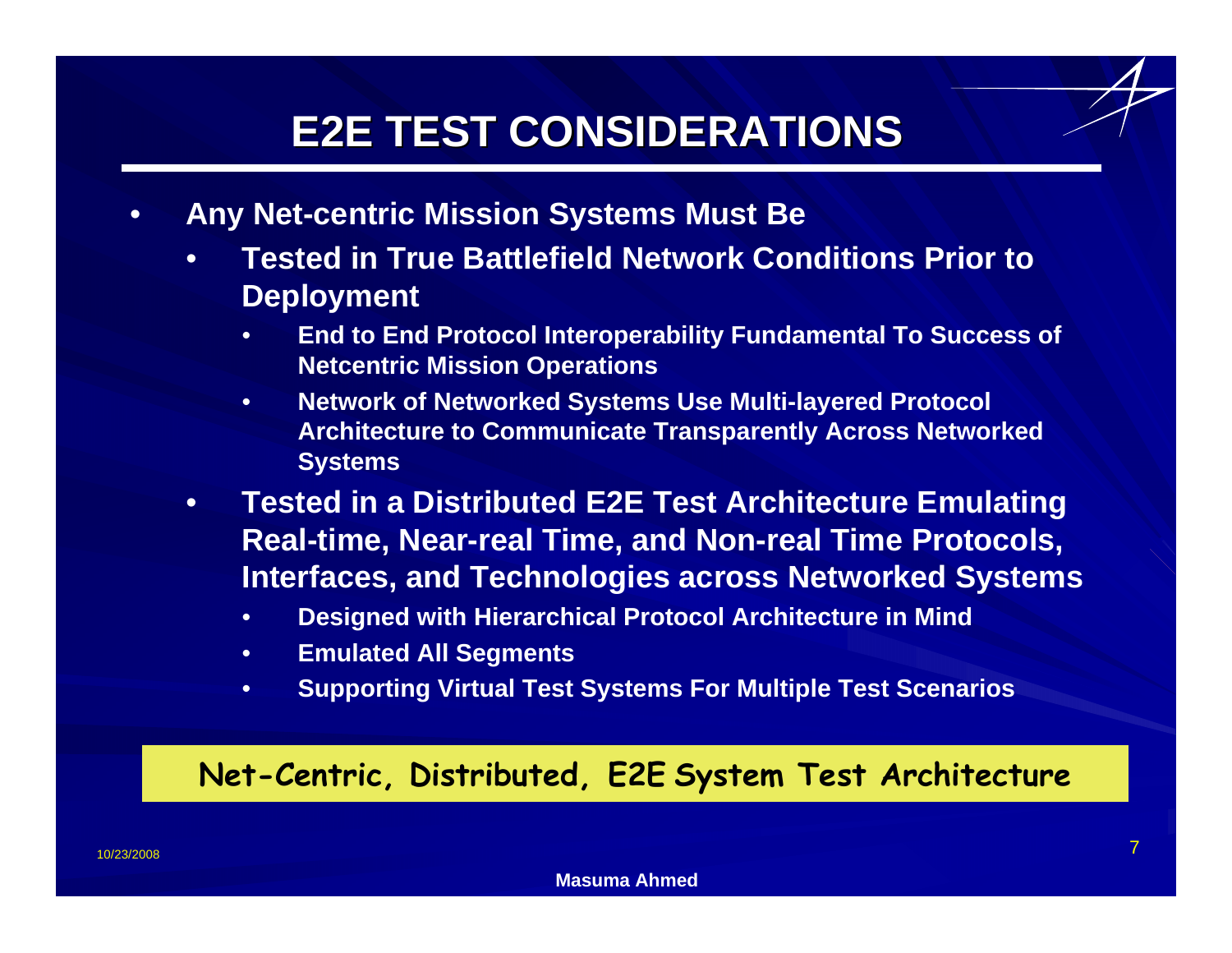# **Test Architecture Considerations Test Architecture Considerations**

- • **Mesh vs Hub/Spoke Architecture**
	- •**Cost, Schedule, & Protocol Considerations**
	- •**Management, Control and Data Planes**
	- •**Distributed vs Centralized Control**
	- •**Overlay Protocol Architectures**
	- • **Security Architecture, Protocols & Boundaries**
		- •**Security at Physical and Higher Protocol Layers**
	- •**Hardware, Software, Simulators, & Emulators Integration**
	- •**Complex Protocol Interactions**
- • **Architectural Requirements**
	- •**Adaptability to Changes**
	- •**Reconfigurable**
	- •**Remote Configurability**
	- •**Multi- Protocol Support**
	- •**Protocol Fidelity**

#### **Adaptable & Reconfigurable Secured System Test Architecture**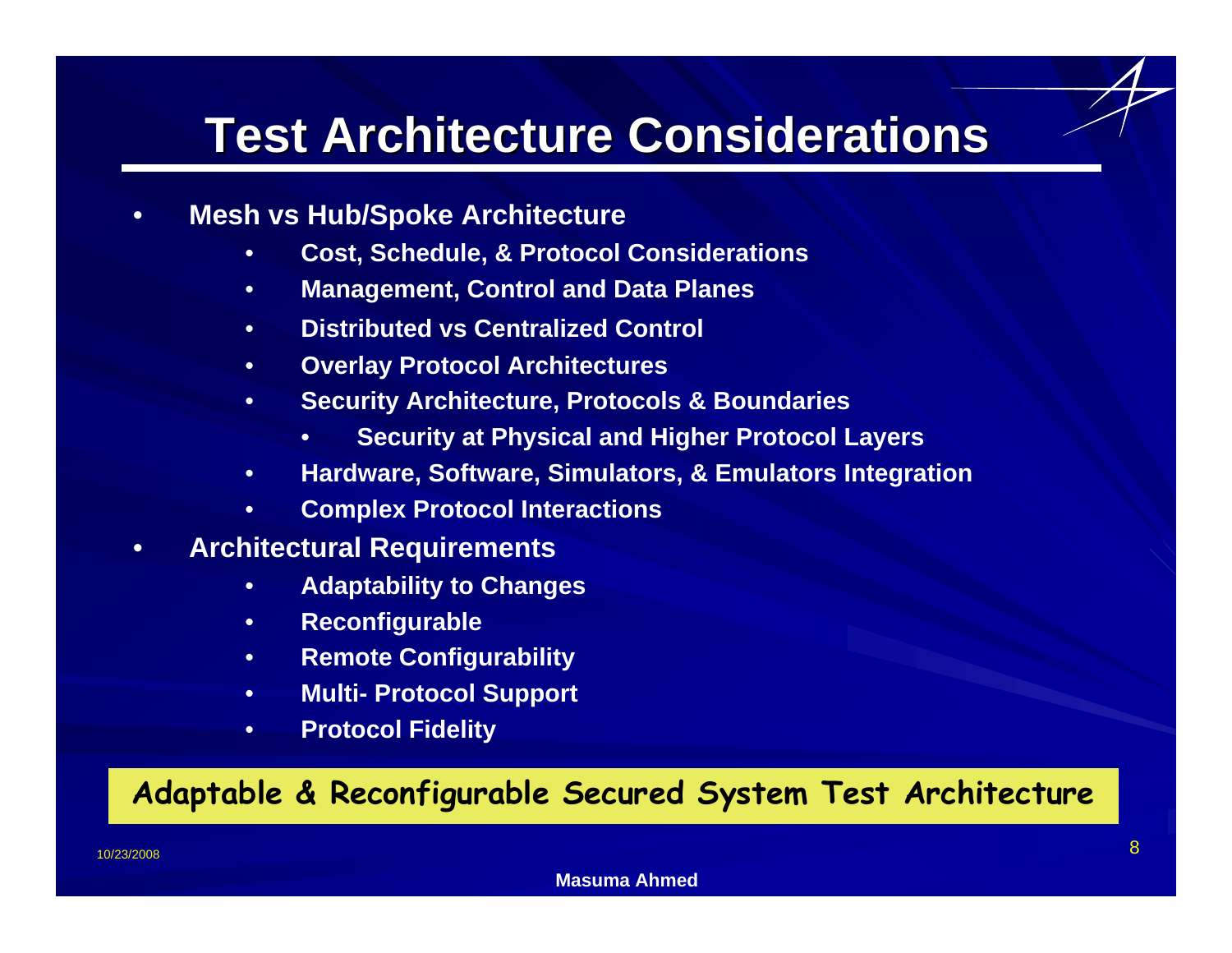## **Distributed System Test Architecture Issues Distributed System Test Architecture Issues**

- •**Latency**
- •**Security**
- •**Timing**
- •**Data Integrity**
- •**Service Availability**
- •**Race Conditions**
- •**Priorities**

### **Early Planning and Detail Requirements Specifications Essential**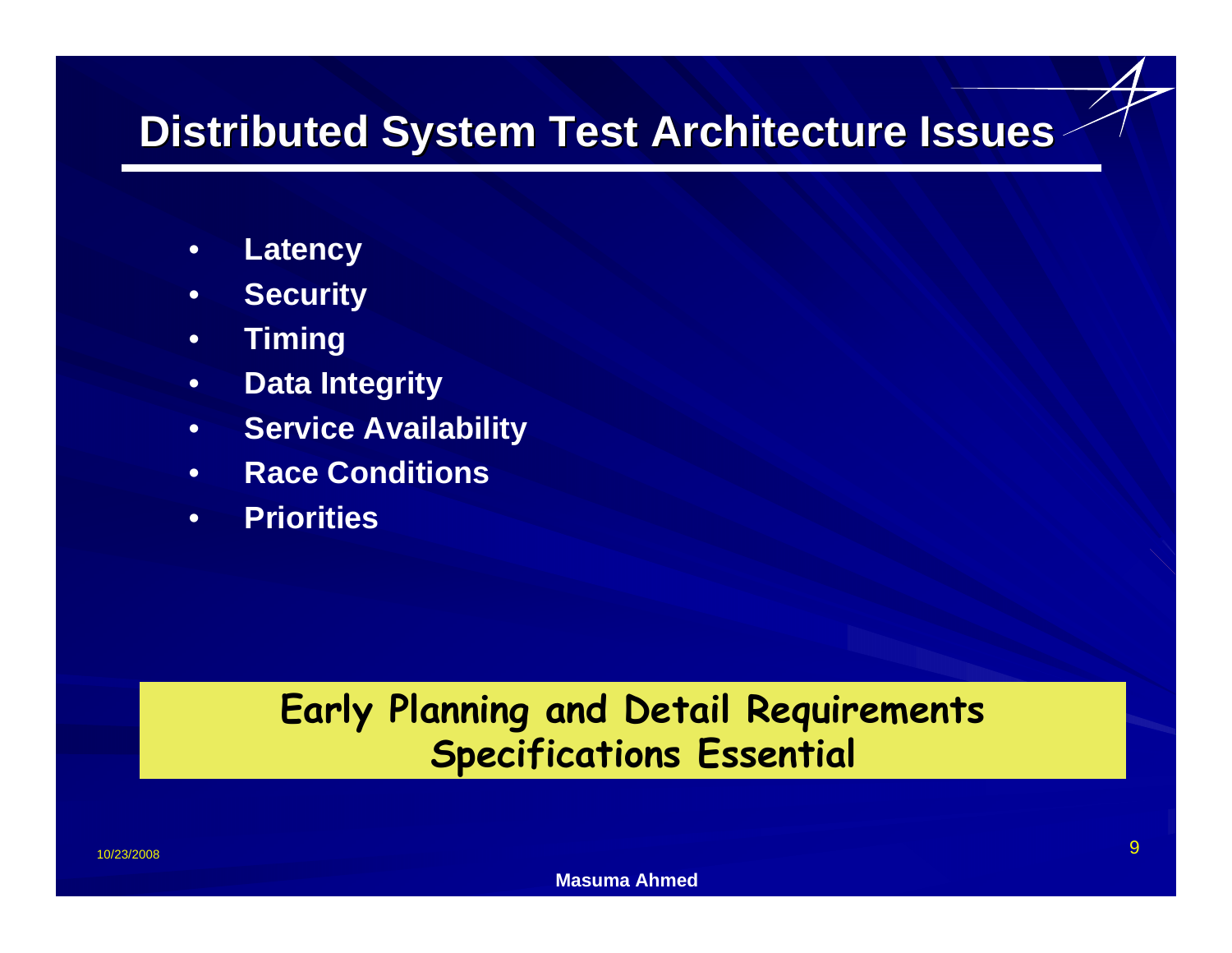## **Network of Networks - A Simplified Example**

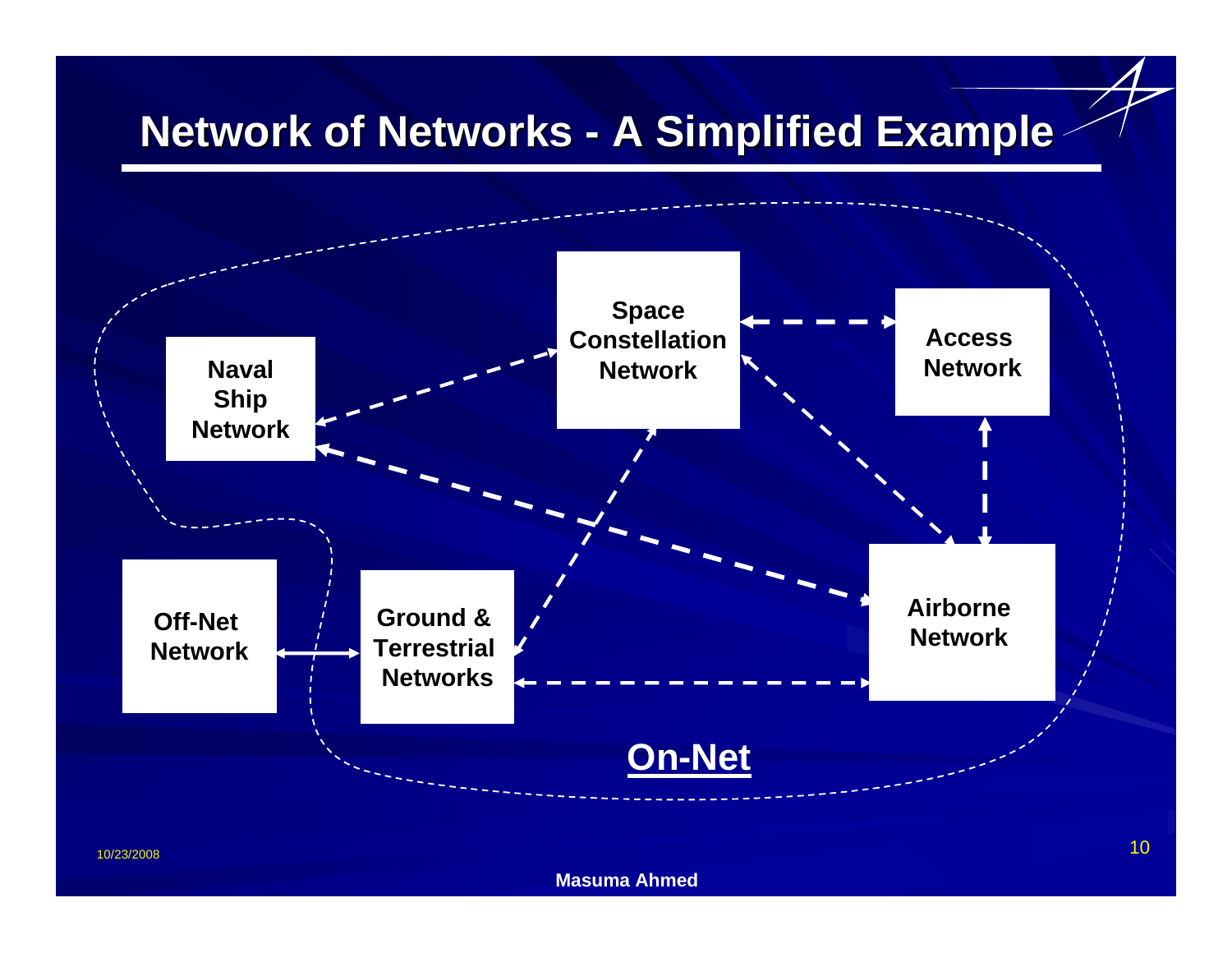# **Networked Satcom Service Example**



**Masuma Ahmed**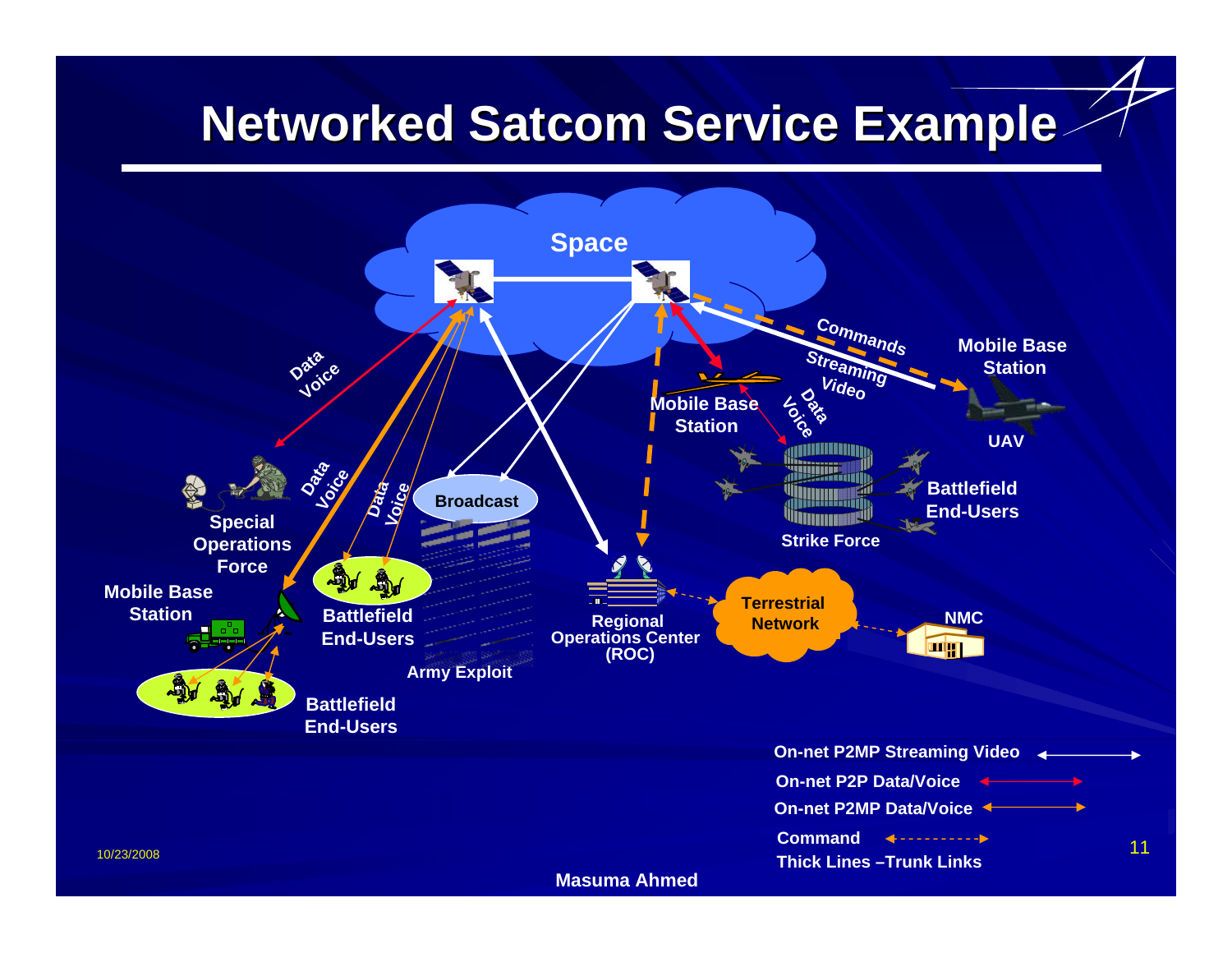#### **Networked Protocol Layers (L1, L2, L7) - Example**



#### $\sim$  12  $\sim$  12  $\sim$  12  $\sim$  12  $\sim$  12  $\sim$  12  $\sim$  12  $\sim$  12  $\sim$  12  $\sim$  12  $\sim$  12  $\sim$  12  $\sim$  12  $\sim$  12  $\sim$  12  $\sim$  12  $\sim$  12  $\sim$  12  $\sim$  12  $\sim$  12  $\sim$  12  $\sim$  12  $\sim$  12  $\sim$  12  $\sim$  12  $\sim$  12  $\sim$  12  $\sim$  **Testing L7 Performance Over Diverse L1 / L2 – Complex & Challenging**

**Masuma Ahmed**

10/23/20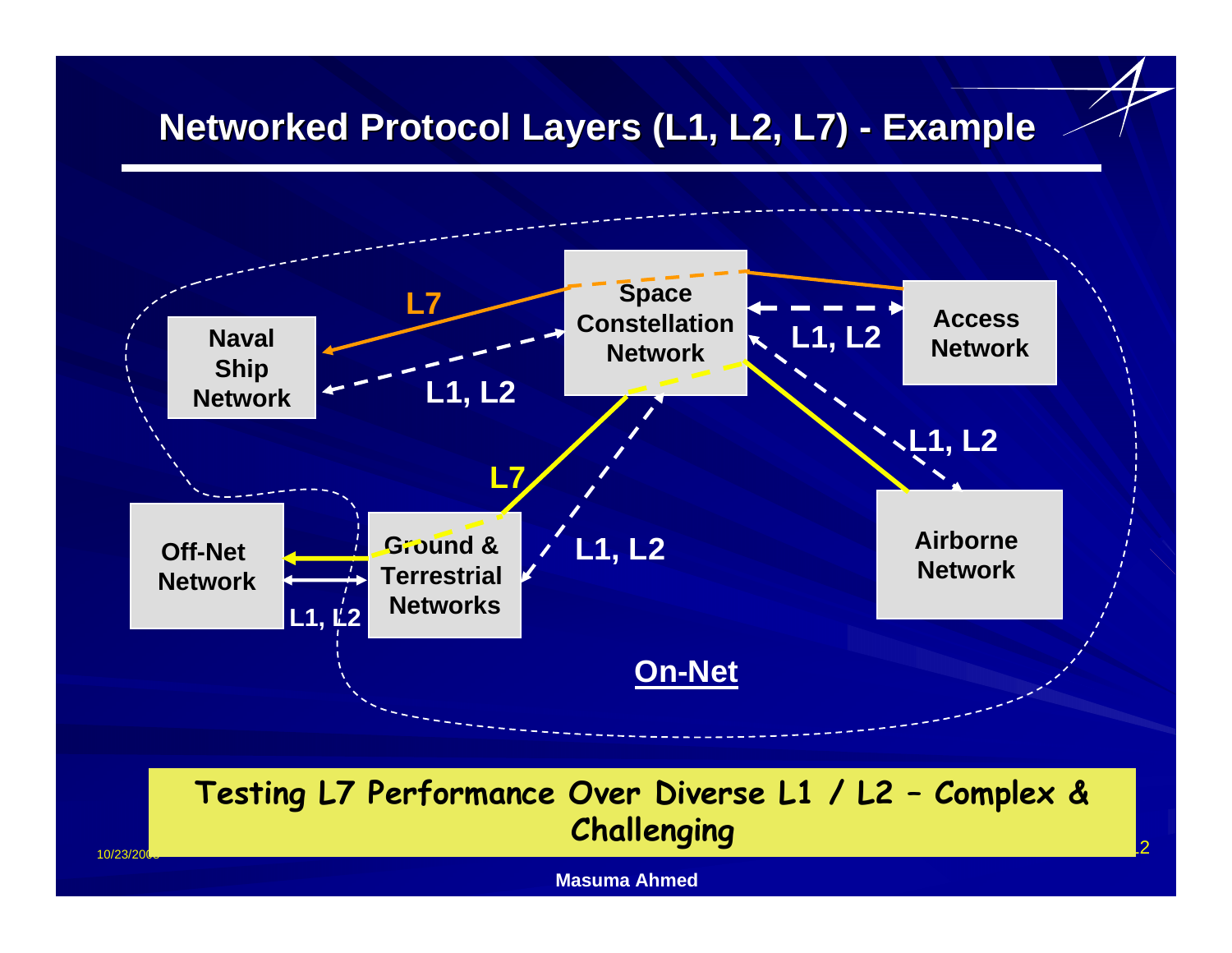# **Protocol Performance Protocol Performance**

- • **Physical and Data Link Layers (L1, L2)** 
	- • **Terminate Between Adjacent Systems In The Same or Adjacent Networks**
	- •**Data Link Layer Performance Depends on Physical Layer Performance**
	- •**Application Layer Transparent to Physical and Data Link Layers**
	- • **Example: Physical Layer - RF, SONET; Data Link Layer – Link 16, Ethernet MAC**
- • **Application Layer (L7)**
	- •**Traverses Multiple Networks & Terminates End to End**
	- •**Rides On Diverse & Multiple Physical & Data Link Layers (L1, L2)**
	- •**Uses Services of Lower Protocol Layers**
	- • **L7 Performance and Data Integrity Depend on Lower Protocol Layer Performance (e.g. Timing)**
	- •**Example: Email, Streaming Video, Audio, File Transfer, Web Browsing**

## **L7 Performance Depends on L1 / L2 Performance**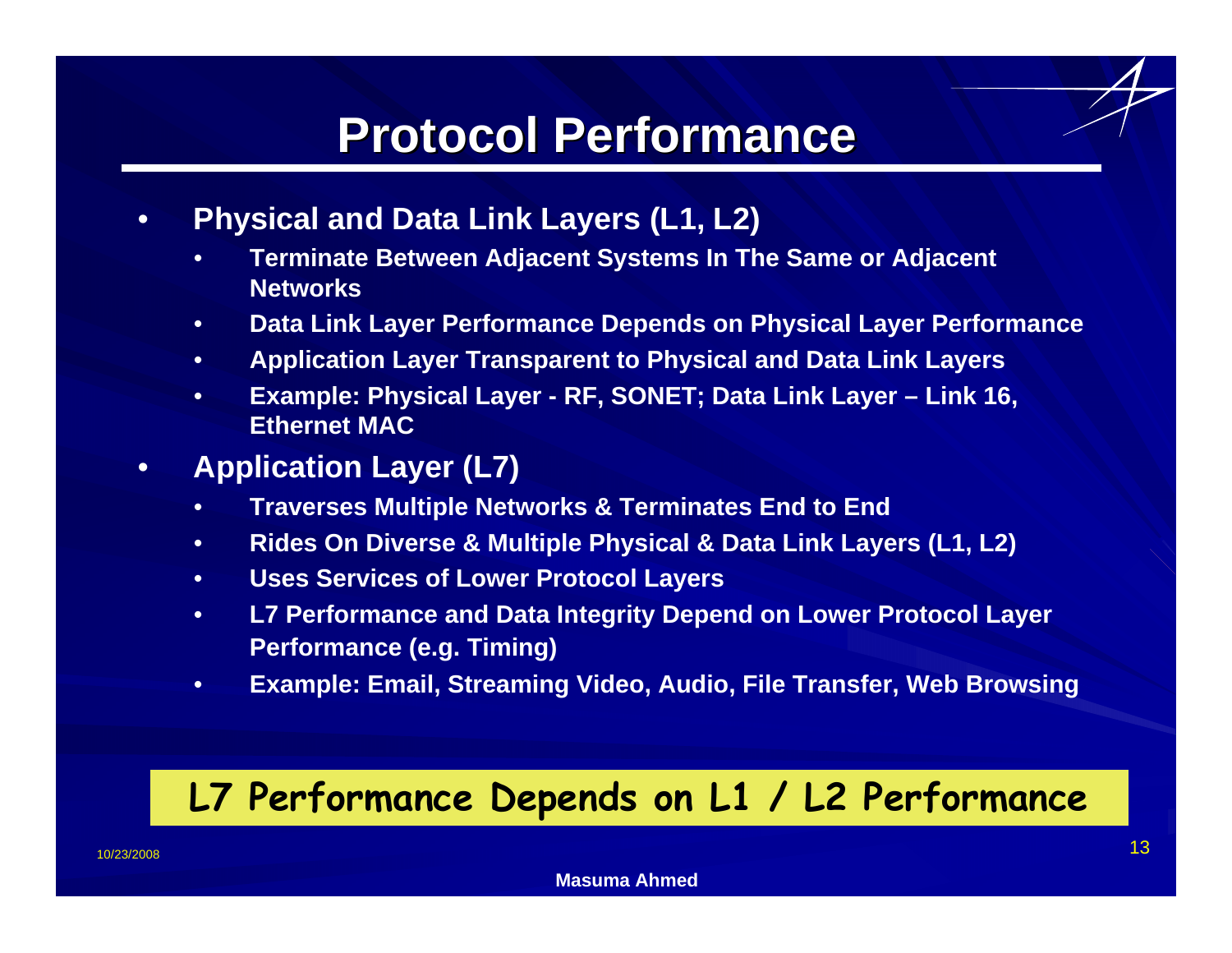## **Distributed System Test Architecture - Example**



#### **Supports Virtual Test Systems for Multiple Test Scenarios**

#### **Masuma Ahmed**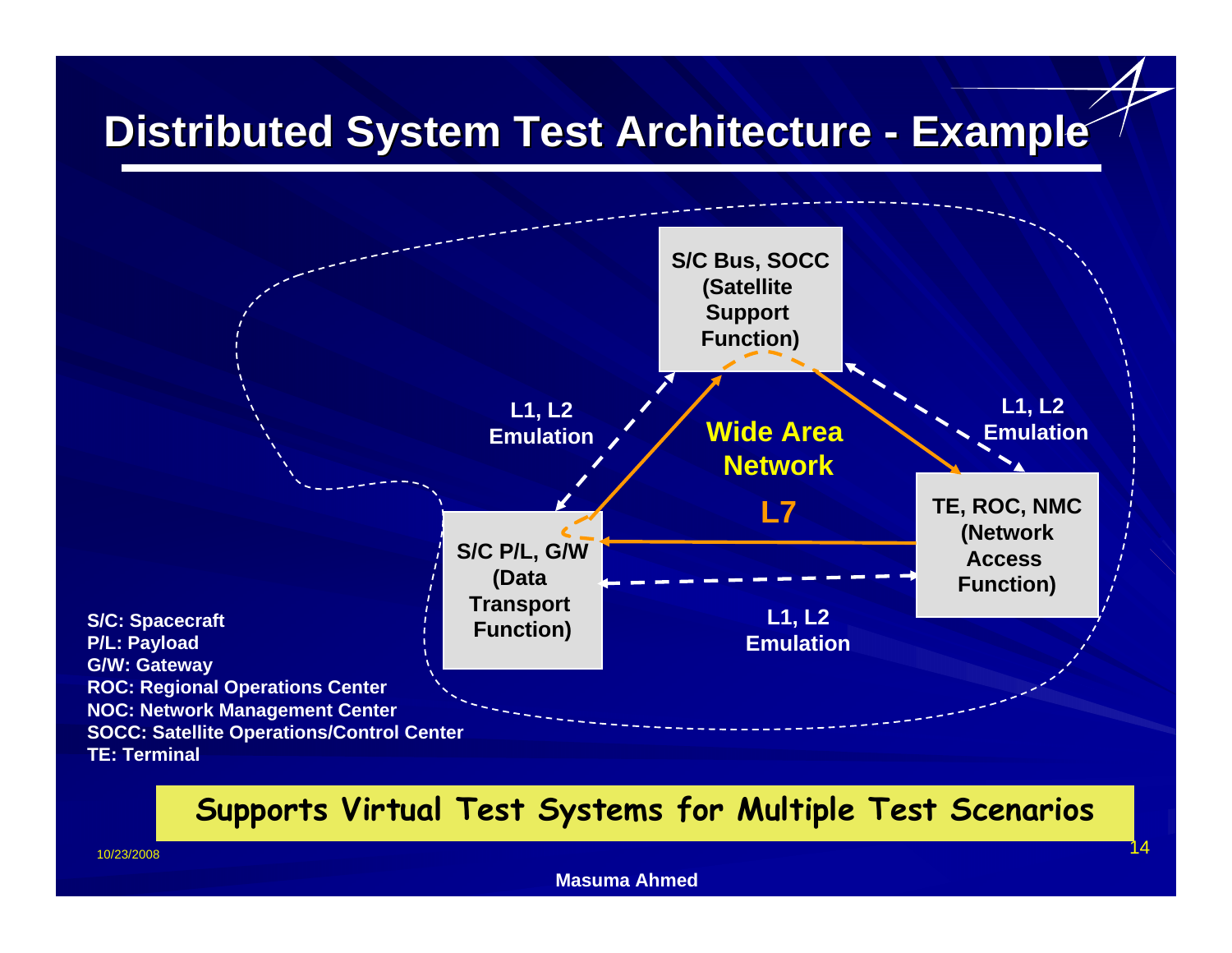## **Distributed System Test Architecture Features Distributed System Test Architecture Features**

- • **Emulates Multi-Segments – Space, Air, Terrestrial Systems, Elements, Interfaces, & Protocols**
- • **Consists of Geographically Distributed, Multiple** 
	- •**System Integration Labs (SILs)**
	- •**Test Beds**
	- •**Simulators**
	- •**Emulators**
	- •**Control Centers**

**Interconnected by Wide Area Networks (WAN)**

- • **Supports** 
	- •**Multi-Element and Flight Element Integration, Test and Verification**
	- $\bullet$ **Multiple Software and Database Integration and Integrated SW Load Testing**
	- • **Prototyping Hierarchical Protocol Layers and Interfaces**
		- • **Simultaneous Test and Verification of Command / Control, Application, Network, and Lower Protocol Layers and Interfaces** 
			- •**Functions**
			- •**Performance**
			- •**Load**
		- •**Prove Out C4ISR Interoperability End to End**

#### **Supports Simultaneous Test and Verification**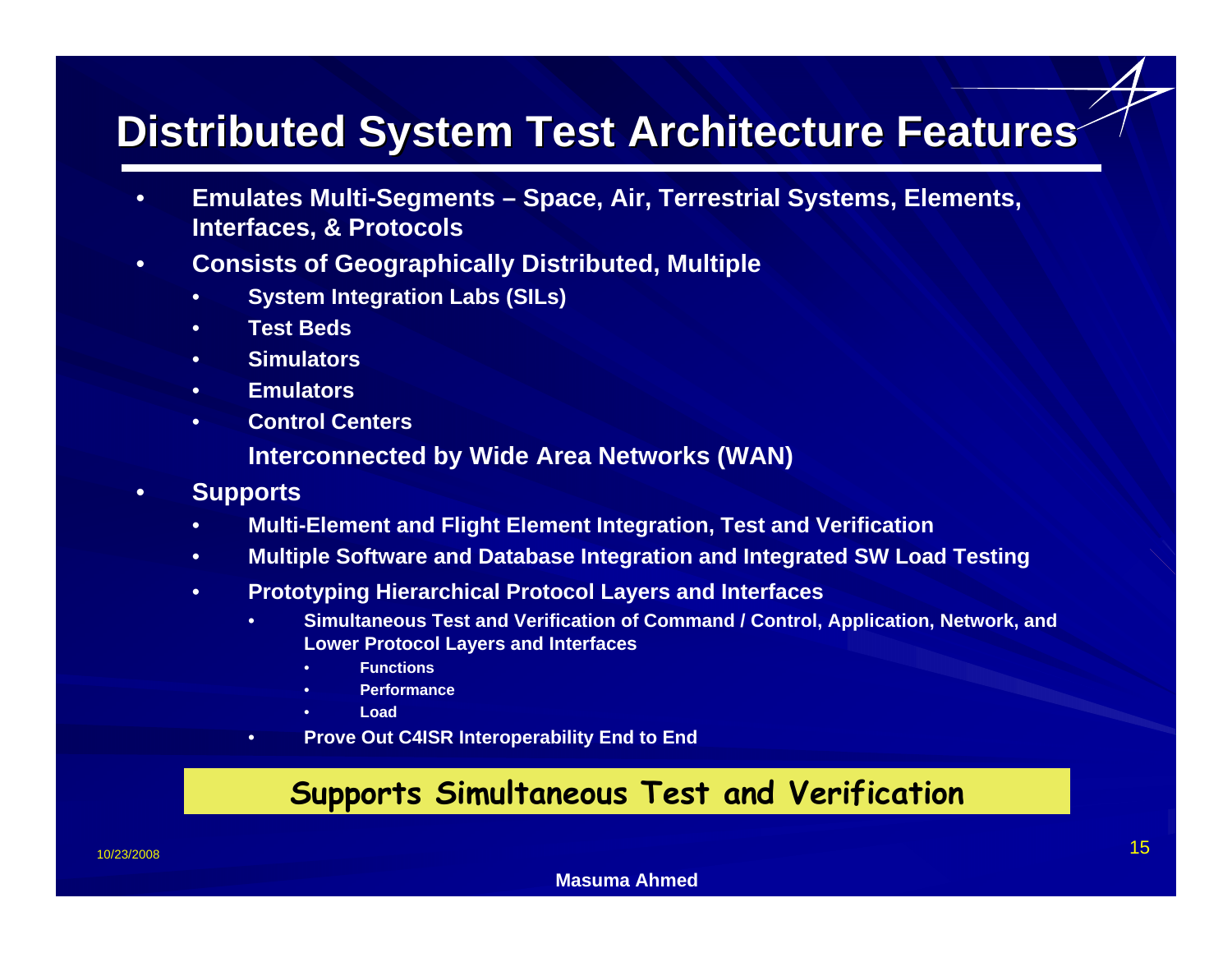# **Summary Summary**

- • **Distributed Networked E2E System Test Architecture is Essential**
	- • **To Ensure Interoperability of Networked C4ISR Capabilities Across Network of Diverse Networks Before Deployment**
		- •**Test and Verify Transparency of All Networked Protocol Layers**
		- • **Emulate and Test True Battlefield Conditions by Simulating Networked Elements, Protocols, Interfaces, and Systems**
		- •**Support Test-Like-You-Operate**
		- •**Facilitate Early Risk Reduction**

#### **Verify Power of Networked War Fighting Before Deployment**